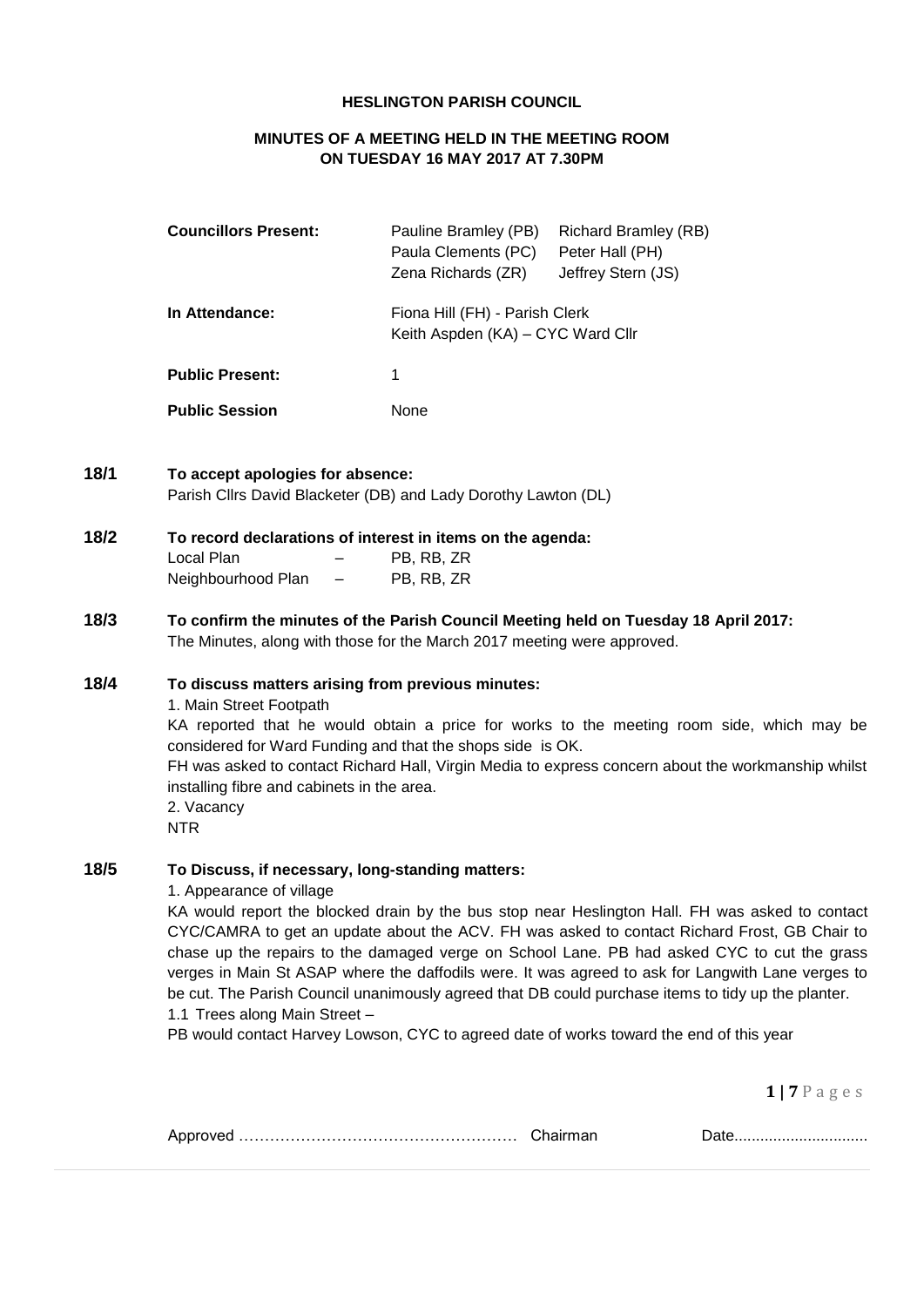1.2 Village Signs –

These are ready for collection and hope to be installed next month

1.3 Grass Verge outside The Lodge Residential Home

KA was reminded to look into the possible of parking bays on Walnut Close which could possibly accommodate a delivery only parking bay.

1.4 Dog Bin – Low Lane

KA confirmed the bin could be moved from outside Little Hall to Low Lane, so the Parish Council unanimously agreed to go ahead.

2. Highway Matters

2.1 University Road/Cycle Track – NTR

2.2 Standing water near bus stop near gyratory

The drain had been cleared and it appeared OK after recent rainfall. KA would look at this low point in the road, which results in standing water near the bus stop.

3. City of York Council

3.1 Local Plan –

KA reported that work was nearing completion on the integration of the MOD sites and another consultation was planned for August 2017

3.2 Article 4 (2) Direction – NTR

3.3 CYC Community Governance Review –

NTR – FH would chase this up after the elections

3.4 Rights of Way –

KA gave the Parish Council a paper copy of the Definitive Parish Map and ZR would check that all ROWs were shown.

4. University of York

4.1 Antisocial Behaviour

Noise and Vomit in Tally Alley on 23/4 April was reported to North Yorkshire Police and York University, but it had been generally quieter for the moment. No anti-social behaviour recently reported to the Parish Council. Early morning shop deliveries were still causing some disturbance. KA reported that a taxi firm had sent a very "robust" response to the letter from CYC. KA advised reporting dates/times/reg. no's to CYC.

5. Neighbourhood Planning

Focus remains on building the evidence base and stakeholder engagement, including meetings with York University and the Local Planning Authority. Next steps will include setting plan aims, based on issues arising from stakeholder engagement and evidence.

The Parish Council discussed at length, the report received from the NP Working Group and it was unanimously agreed to respond as follows:

*Thank you for your email and NP update, which Cllrs read prior to the meeting last night.*

*The Parish Council were unable to approve a £1030.00 spend from the Groundwork UK grant and their reasons are as follows:*

*1. The Parish Council would like to take a step back and review their I.T. requirements, so they are better positioned to cope with the constant need of the ever changing world.*

*2. At the recent Internal Audit is was pointed out that the Parish Council had received funds from the Transparency Code Funding, but had done nothing with it. Indeed, there is more funding available, which has not been applied for. This funding was given for the purchase of a laptop and scanner and the Parish Council is urged to action this in the foreseeable future, as the current arrangements are via a laptop owned by a private individual albeit the Parish Clerk.*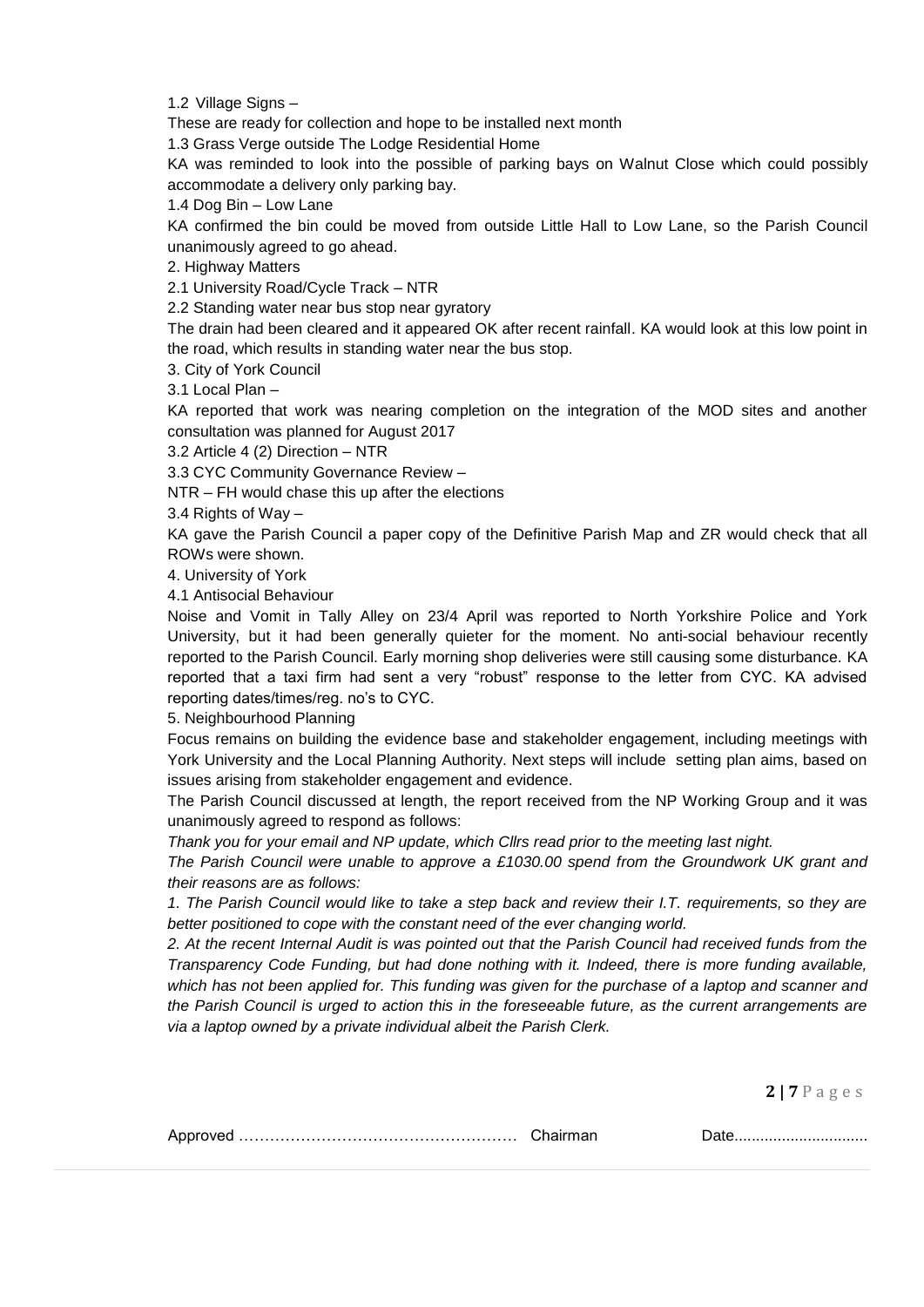*3. Also at the Internal Audit, the question of "back-ups" was raised, which is currently to a portable hard drive and a cloud, which again are not owned by the Parish Council. This is another matter that should be considered as a matter of urgency.*

*4. The Parish Council are unhappy with the suggestion of a G-Mail Account, where passwords may be shared or made available to non-council members, as the security could be compromised and outgoing messages could not be controlled. The Parish Council unanimously agreed that this work should not proceed.*

*5. The Parish Council would prefer emails sent to address [nplan@heslington.org.uk](mailto:nplan@heslington.org.uk) are directed to the Parish Clerk, who will forward them to a nominated member of the Working Group, copying in the Parish Council Chairperson. The Parish Clerk will speak directly to Matthew and Paula Clements about this, as they have received so many requests, from some many people, that confusion is now making matters a little chaotic.*

*6. The Parish Council felt that any work on a website, should be invested in the current Parish*  website, so it could be improved and able to accommodate NP documents. Please could you find out *from Groundwork UK, if their funding can be used to upgrade an existing Parish website, rather than setting up an additional one. The Parish Council will approach Matthew and Paula, along with at least two others, to obtain a minimum of three quotes for website upgrades.*

*7. If you have any documents, needing to be uploaded to the Parish website, please do not hesitate to forward them , copying in the Parish Council Chairperson and the Parish Clerk, to Paula Clements, who will take care of this as usual.* 

*The Parish Council would welcome further discussion about this matter, but this must be done within the meetings, so all Cllrs can be party to the conversations. Should the matter be of a sensitive nature such as the preparation of specifications for quotations etc, the Chairperson can adjourn the matter to a Closed Session and give a report at the next meeting.*

*The Parish Council is extremely grateful for the hard work of the Working Group, in the preparation of the Neighbourhood Plan.*

6. Major Events - Yorkshire Marathon – NTR

7. Communication-

- Website – NTR

- Newsletter –

PH agreed to edit the newsletter, as use of the Church Newsletter would not be feasible.

**18/6 To receive any matters raised by members of public:** None

### **18/7 To report and make relevant recommendations on new planning applications:**

Letter A:We support the application Letter B: We have no objections Letter C: We do not object but wish to make comments or seek safeguards as set out overleaf Letter D: We object on the planning grounds set out overleaf 1. 17/00916/FUL Spring Barn, Main Street

No Objections, Unanimous

2. 17/01089/FUL The Long House, Main Street

No Objections, Unanimous

**3 | 7** P a g e s

|  | Chairman |
|--|----------|
|--|----------|

Approved ……………………………………………… Chairman Date...............................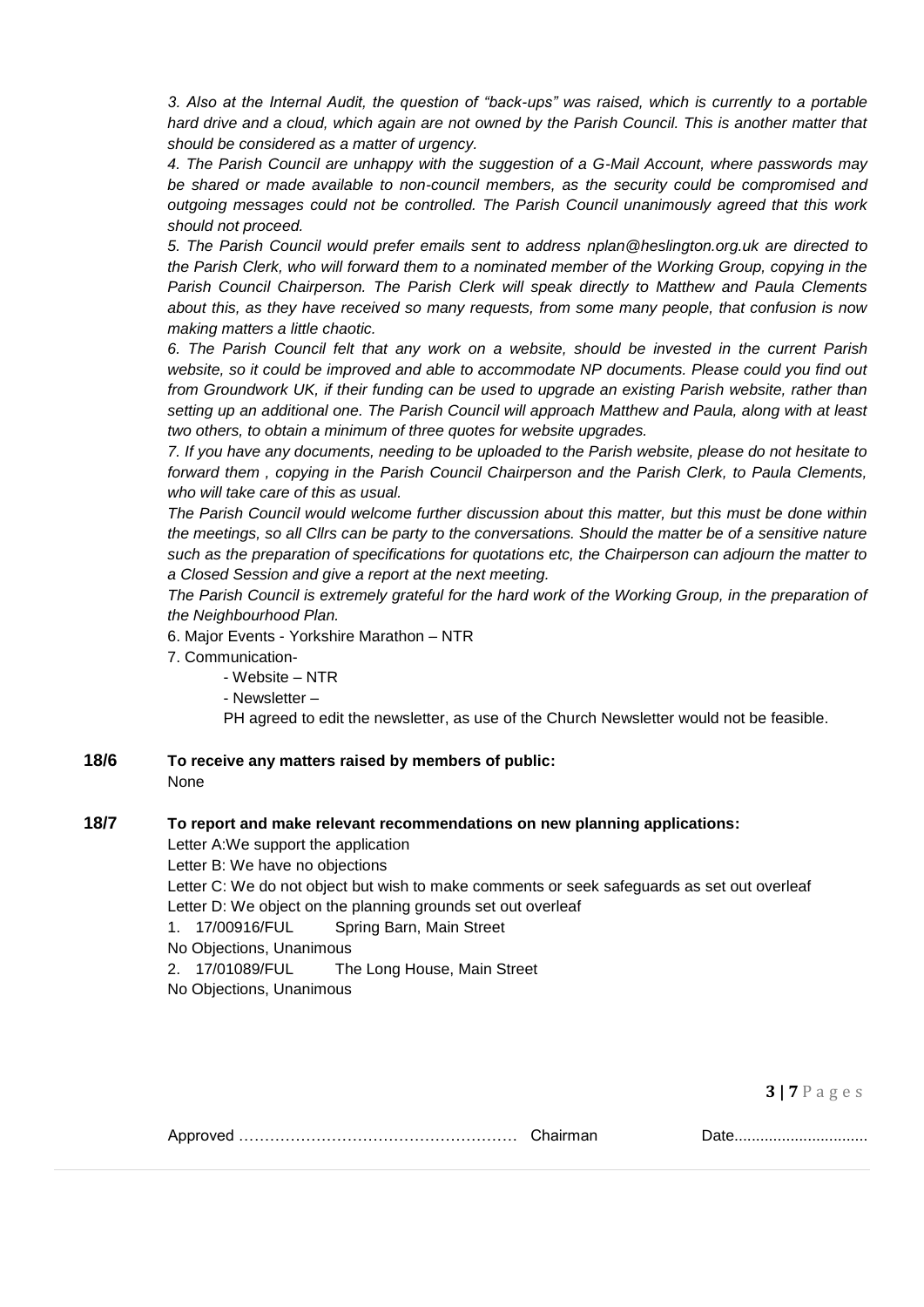# **18/8 To report planning decisions by City of York Council:**

- 1. 17/00431/TCA 5 Main Street Consent
- 2. 17/00571/TCA The Vicarage, School Lane Consent

## **18/9 To receive reports from representatives of following outside bodies:**

- 1. Ward Councillors NTR
- 2. North Yorkshire Police
	- Report attached at the end of these minutes
- 3. Heslington East Community Forum NTR
- 4. Good Neighbours Forum NTR
- 5. Ouse and Derwent Drainage Board NTR
- 6. Sports Field PC elected as PC Representative. FH would inform the Sportsfield Chair.
- 7. York Environment Forum
- 7.1 The Parish Council unanimously agreed to pay £10.00 subscription
- 8. Alms Houses NTR
- 9. The Meeting Room
- 9.1 Hearing Loop
- FH was asked to proceed with order and available Cllrs would attend site when required.
- 10. Fulford & Heslington Ward Team Meeting
- DB had submitted a written report, which is attached to the end of these minutes

### **18/10 To receive any new correspondence received by the council:** None

- 
- **18/11 To receive matters raised by members:**

None

# **18/12 To discuss matters raised by Parish Clerk/Responsible Financial Officer:**

- 1. Bookkeeping records for year ending 31 Mar 18 to date
- The financial report was circulated around Cllrs.
- 2. Internal Control Checks
- These were deferred until the next meeting
- 3. Matters raised with/by Yorkshire Local Councils Association (YLCA)

NTR

4. Work Place Pensions

NTR

5. To approve the following invoices for payment

| 5.1 | Parish Clerk                  | Salary                 | £270.21  | 001694 |
|-----|-------------------------------|------------------------|----------|--------|
| 5.2 | Lengthsman                    | Salary                 | £325.00  | 001695 |
| 5.3 | Groundwork UK                 | NP Unused Grant Return | £2214.40 | 001696 |
| 5.4 | <b>York Environment Forum</b> | Subscription           | £10.00   | 001697 |
| 5.5 | Contacta                      | <b>Hearing Loop</b>    | £1237.95 | 001698 |

|  | ,,,,,,,,,,,,,,,,,,,,,,,,,,,,,,,, |
|--|----------------------------------|
|  |                                  |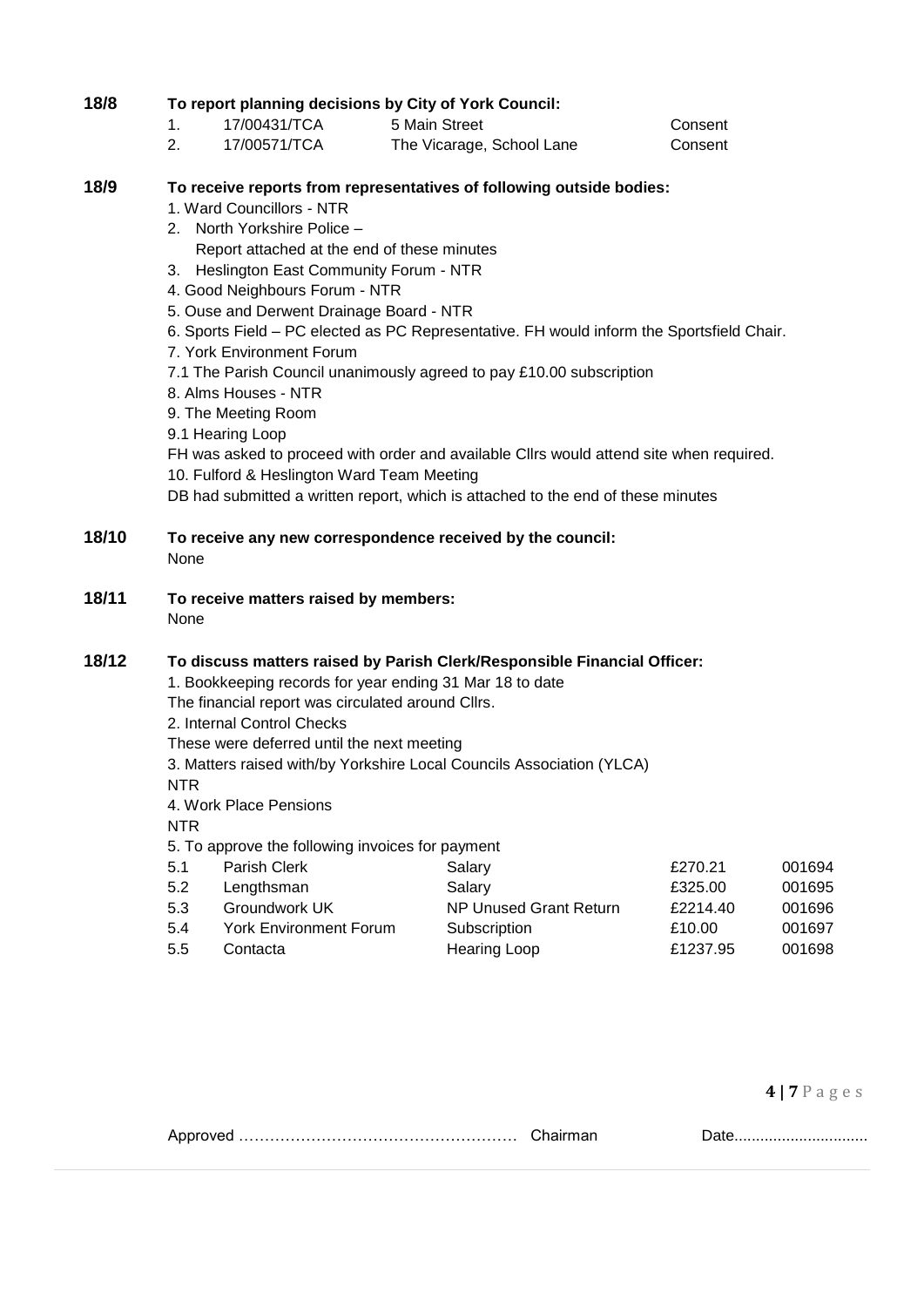| 18/13 | To confirm the dates of the future meeting(s) on Tuesdays at 7.30 p.m. in the Meeting |  |  |  |  |  |  |  |
|-------|---------------------------------------------------------------------------------------|--|--|--|--|--|--|--|
|       | Room as:                                                                              |  |  |  |  |  |  |  |

| 20 June 2017    |         |
|-----------------|---------|
| 18 July 2017    | 15 Augu |
| 17 October 2017 | 21 Nove |

ust 2017 19 September 2017

ember 2017 19 December 2017

| The Pensions Regulator - Duties Checker                                                                                                                                   |                                                                                                                                                                 |  |  |  |  |  |  |
|---------------------------------------------------------------------------------------------------------------------------------------------------------------------------|-----------------------------------------------------------------------------------------------------------------------------------------------------------------|--|--|--|--|--|--|
| Heslington Parish Council is an employer who has to provide a pension.                                                                                                    |                                                                                                                                                                 |  |  |  |  |  |  |
| Their Staging Date is                                                                                                                                                     | 01 July 2017                                                                                                                                                    |  |  |  |  |  |  |
| What you need to do and by when:                                                                                                                                          |                                                                                                                                                                 |  |  |  |  |  |  |
| Confirm who to contact<br>1.<br>FH has exchanged emails with The Pensions Regulator to advise them that both the Primary Contact and the Secondary Contact is Fiona Hill. | Done                                                                                                                                                            |  |  |  |  |  |  |
| Choose a pension scheme<br>2.<br>YO30 6BA. Tel: 01904 655330. Email: hello@ardentuk.com                                                                                   | Done<br>The Parish Council has enrolled with Now Pensions Trustees Ltd, 164 Bishopsgate, London, EC2M 4LX with assistance from Ardent IFA Ltd, 80 Clifton, York |  |  |  |  |  |  |
| Type of pension scheme:<br>Employer pension scheme reference (EPSR)<br>Pension scheme registry number (PSR)                                                               | Occupational<br>35LZ<br>12005124                                                                                                                                |  |  |  |  |  |  |
| Work out who to put into a pension<br>3.                                                                                                                                  | To Do - This must be done on the Staging Date                                                                                                                   |  |  |  |  |  |  |
| Write to your staff<br>4.                                                                                                                                                 | To Do - This must be done within six weeks after the Staging Date                                                                                               |  |  |  |  |  |  |
| Declare your compliance<br>5.                                                                                                                                             | To Do - This must be done within five months after the Staging Date.                                                                                            |  |  |  |  |  |  |

**Your Neighbourhood is covered by the York North, Neighbourhood Policing Team**.

> The Team is based at: **Athena House Kettlestring Lane Clifton Moor York YO304XF**

E-mail: snayorknorth@northyorkshire.pnn.police.uk

Receive information on your Neighbourhood at <http://www.northyorkshire.police.uk/york-north>

Follow us on Twitter at @snayorknorth Follow us on Facebook at 'York North Police'

**5 | 7** P a g e s

Approved ……………………………………………… Chairman Date...............................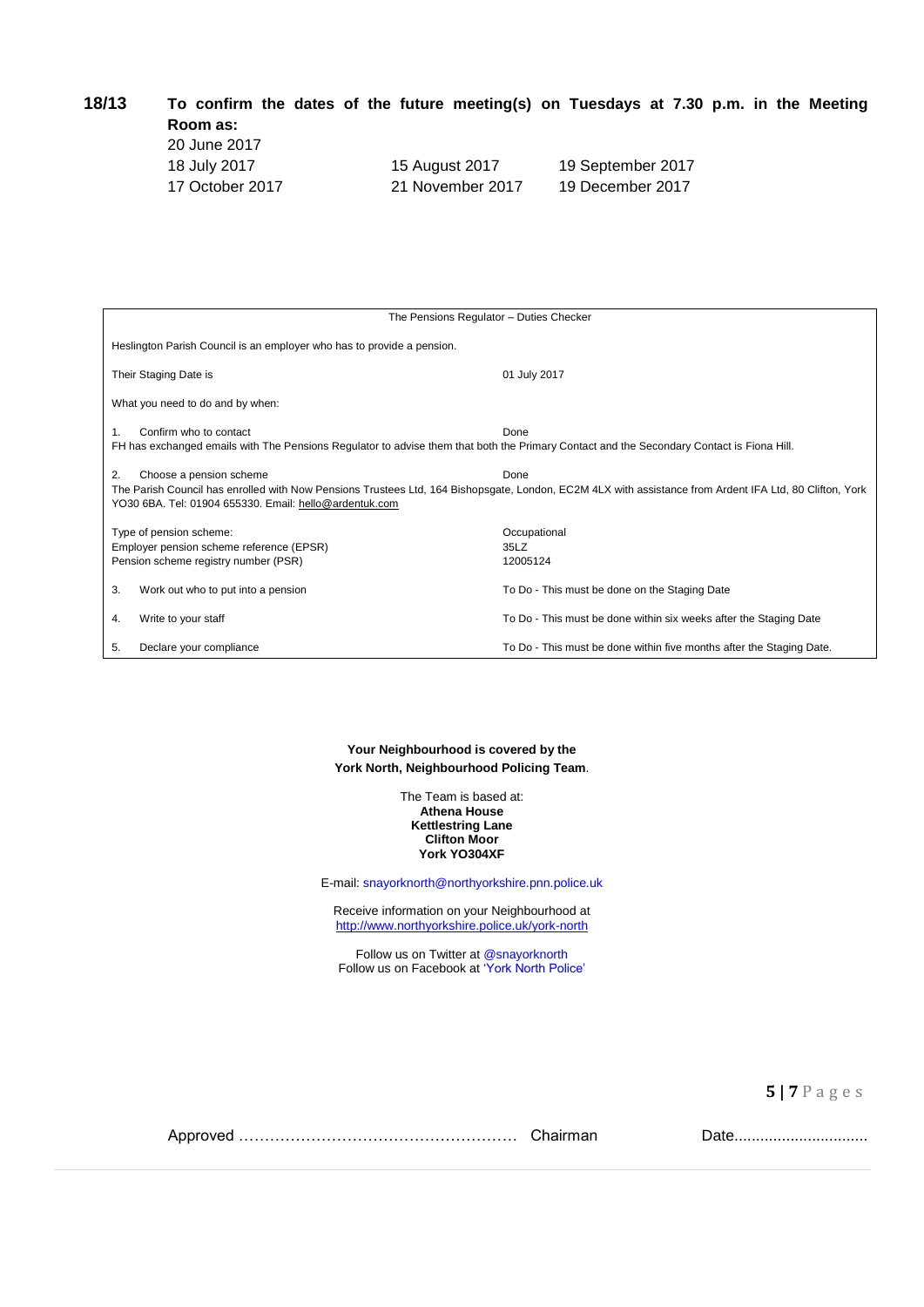### **York North Information to Parish Councils – Heslington**

#### **DATE: 1st April – 30th April 2017**

### **INCIDENTS OF NOTE:**

| <b>Incident Type</b>               | Totals       | <b>Details</b>                                                                                   |
|------------------------------------|--------------|--------------------------------------------------------------------------------------------------|
| <b>Anti-Social Behaviour (ASB)</b> | 3            | $7th$ Walmgate Stray, appears that a number of Youths doing graffiti on the walls of the retreat |
|                                    |              | 23rd - Low Lane, environmental issues                                                            |
|                                    |              | $24th$ – Main St lots of noise from rowdy youths in the middle of the night                      |
| <b>Vehicle Crime</b>               | $\Omega$     |                                                                                                  |
| <b>Burglary</b>                    | $\Omega$     |                                                                                                  |
| <b>Criminal Damage</b>             | $\Omega$     |                                                                                                  |
| <b>Drug Offences</b>               | $\Omega$     |                                                                                                  |
| <b>Theft</b>                       | $\mathbf{1}$ | 12 <sup>th</sup> – theft from café on Deramore Lane, suspect detained.                           |
| Violence                           | $\Omega$     |                                                                                                  |

### **SAFER NEIGHBOURHOOD ENGAGEMENT EVENTS**

#### **Next PCSO Pop-up Drop in Session**

**Coming soon**

#### **Update on any Crimes from Last Month**

### **PARISH COUNCIL CONCERNS**

Please add any concerns raised here and email back to **SNAYorkNorth@northyorkshire.pnn.police.uk** (please do not return to sender)

### **ACTIONS PARISH COUNCIL INTEND TO TAKE BASED ON THIS INFORMATION**

Please add any actions here and email back to **SNAYorkNorth@northyorkshire.pnn.police.uk** (please do not return to sender)

#### **Please find below some useful links**

#### **Crime Statistics**

<https://www.police.uk/north-yorkshire/york-north/crime/>

### **Community speed Watch**

<https://northyorkshire.police.uk/what-we-do/road-policing/community-speed-watch/>

**6 | 7** P a g e s

Approved ……………………………………………… Chairman Date...............................